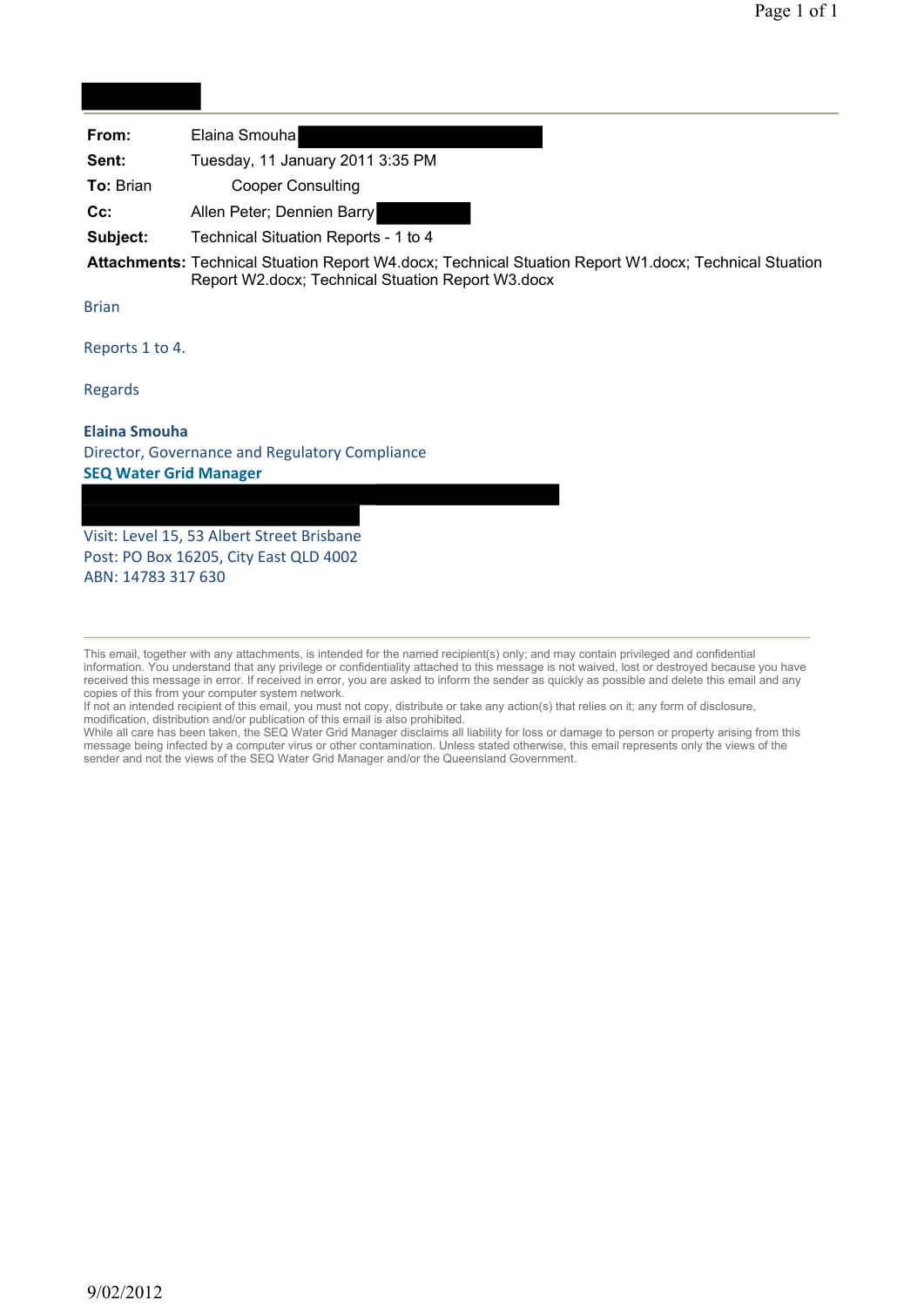| <b>TSR Number</b> | W4 | Date of TSR      | 16.12.2010 | Time of TSR | 4pm |
|-------------------|----|------------------|------------|-------------|-----|
|                   |    | release <b>'</b> |            | release     |     |

#### Seqwater status of inflows and dam operations

#### **Somerset/Wivenhoe Dams**

Releases ceased from Wivenhoe Dam at 10am on 16<sup>th</sup> December 2010.

Releases from the hydro continued during fish recovery operations.

Once they were completed, the cone valve was also opened to release at a combined rate of around 4200ML per day until the water level in both dams falls to near full supply levels. At this time normal operational releases to the Mt. Crosby WTP will re‐commence.

Twin Bridges, Savages Crossing and Colleges Crossing will clear as the river level drops. It is likely that Colleges Crossing will be opened sometime Friday morning, although this will depend on flows in the river and any rainfall.

Releases from Somerset to Wivenhoe will be wound back during today and tomorrow.

Councils were contacted when the gate was closed this morning.

A follow up email will not be sent as no assessment is required.

| <b>Seqwater Technical Officer name</b>           | * Robert Drury         |
|--------------------------------------------------|------------------------|
| <b>Seqwater Technical Officer position title</b> | Dam Operations Manager |
|                                                  |                        |

#### BoM assessment

*(consisting of references to latest Flood Warning for the Brisbane River and other relevant Bureau forecasts and warnings (e.g. weather/rain forecasts, Tropical Cyclone Warning etc) and other updates/comments if needed)*

BoM was advised of the closure.

Action taken was to demobilise the flood centre.

| <b>BoM Technical Officer name</b>            |           |
|----------------------------------------------|-----------|
| <b>BoM Technical Officer position title</b>  |           |
| <b>BoM Technical Officer contact details</b> | flood.ald |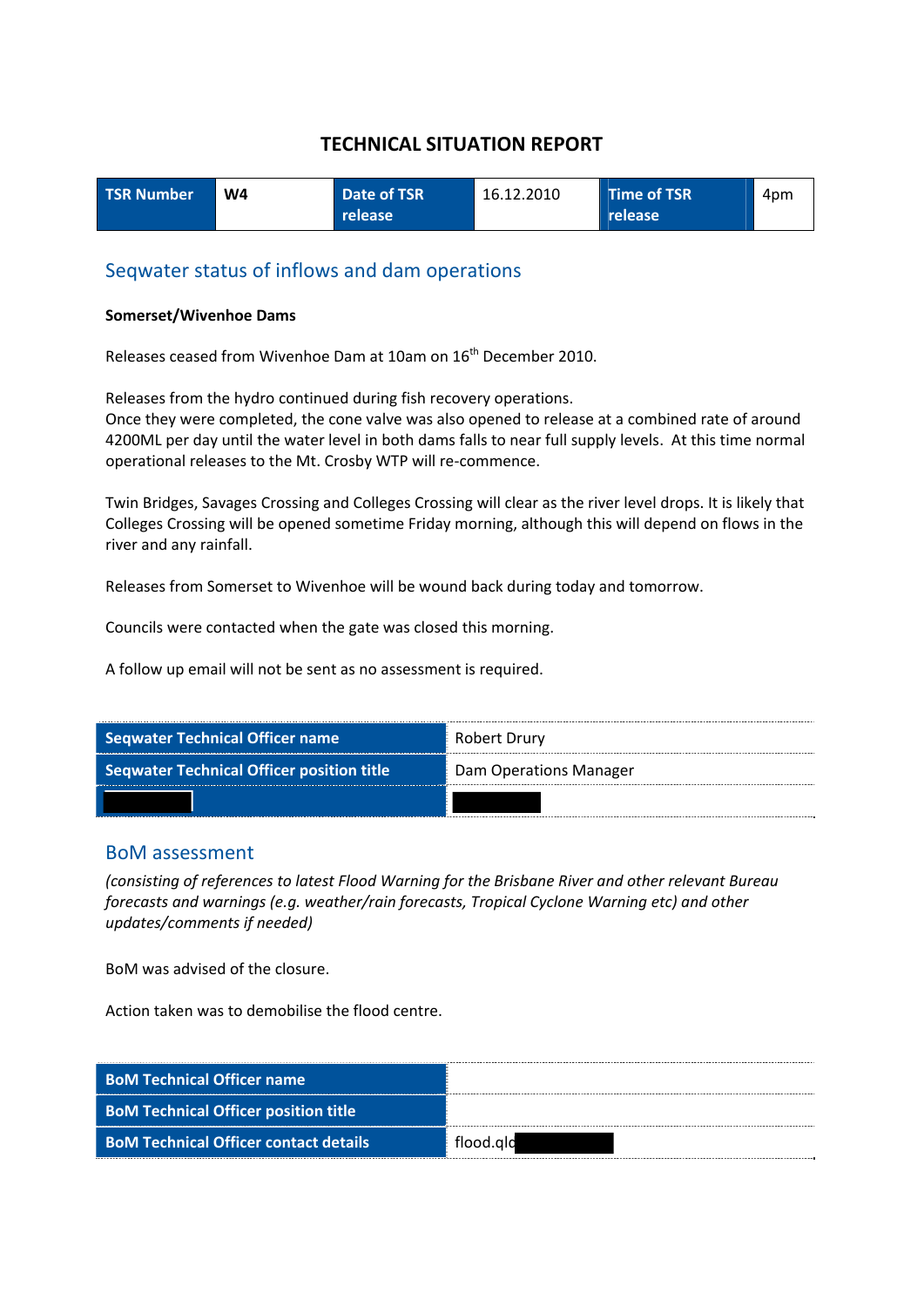# Brisbane City Council (BCC) assessment

*(to include predicted local inundation areas and depths of inundation based on the information)*

Council was advised of the closure.

Action taken was to demobilise the flood centre.

| <b>BCC Technical Officer name</b>            | Chris Lavin                        |
|----------------------------------------------|------------------------------------|
| <b>BCC Technical Officer position title</b>  | <b>Disaster Operations Manager</b> |
| <b>BCC Technical Officer contact details</b> |                                    |

## Ipswich City Council (ICC) assessment (if required)

*(to include predicted local inundation areas and depths of inundation based on the information)*

Council was advised of the closure.

Action taken was to demobilise the flood centre.

| <b>ICC Technical Officer name</b>            | Tony Trace                          |
|----------------------------------------------|-------------------------------------|
| <b>ICC Technical Officer position title</b>  | Local Disaster Response Coordinator |
| <b>ICC Technical Officer contact details</b> |                                     |

#### Somerset Regional Council (SRC) assessment (if required)

*(to include predicted local inundation areas and depths of inundation based on the information)*

Council was advised of the closure.

Action taken was to demobilise the flood centre.

| <b>SRC Technical Officer name</b>            | Tony Jacobs                         |
|----------------------------------------------|-------------------------------------|
| <b>SRC Technical Officer position title</b>  | Local Disaster Response Coordinator |
| <b>SRC Technical Officer contact details</b> |                                     |

| <b>Contact Officer signature</b>      |                               |
|---------------------------------------|-------------------------------|
| <b>Contact Officer name</b>           | Rob Drury                     |
| <b>Contact Officer position title</b> | <b>Dam Operations Manager</b> |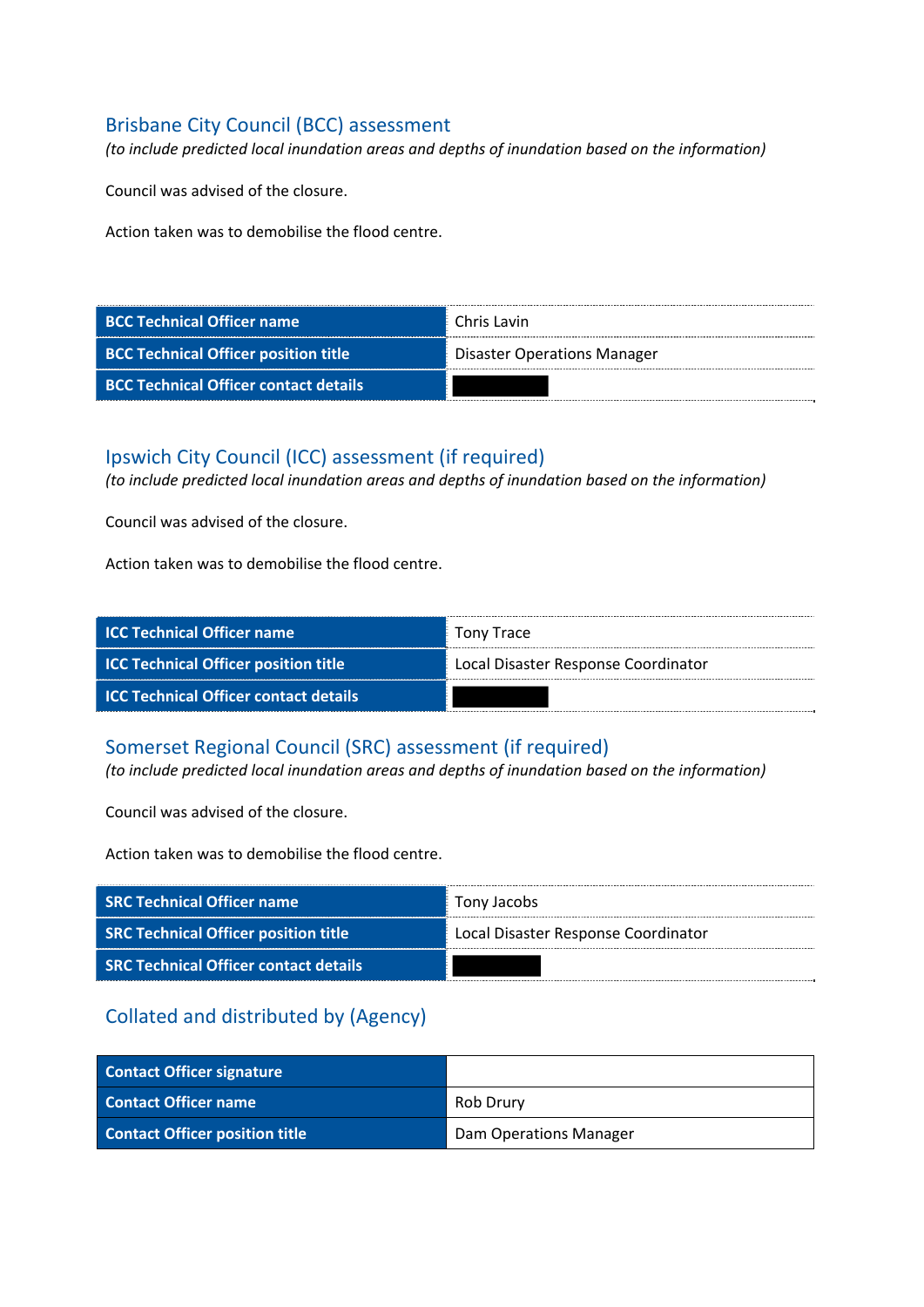| Next TSR due | <b>Date</b> | Nil | <b>Time</b> |  | or Event |  |
|--------------|-------------|-----|-------------|--|----------|--|
|--------------|-------------|-----|-------------|--|----------|--|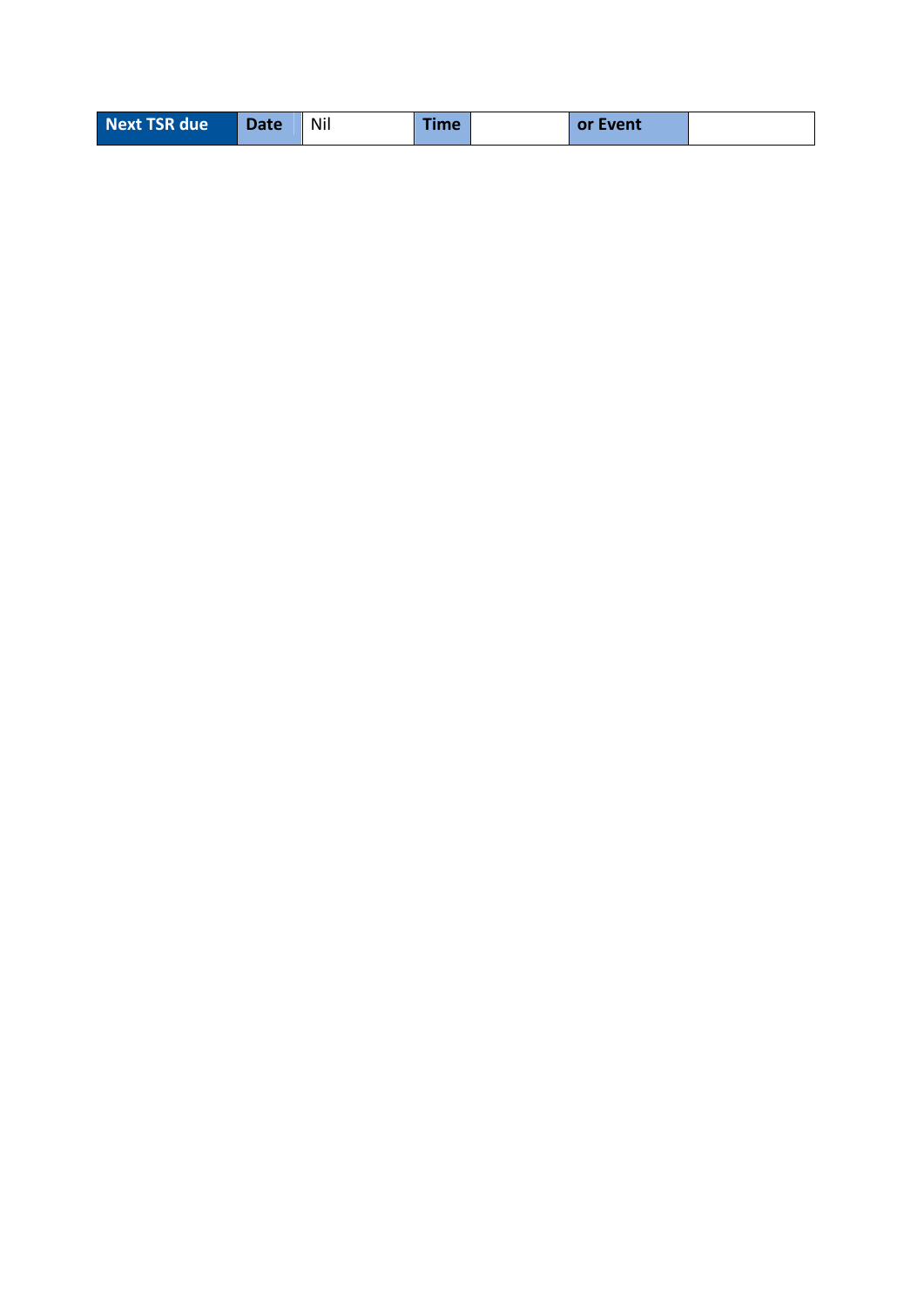| <b>TSR Number</b> | W <sub>3</sub> | Date of TSR      | 15.12.2010 | Time of TSR | 6pm |
|-------------------|----------------|------------------|------------|-------------|-----|
|                   |                | release <b>'</b> |            | release     |     |

#### Seqwater status of inflows and dam operations

#### **Somerset/Wivenhoe Dams**

As highlighted in the previous Reports, releases continued from Wivenhoe Dam and will cease around 10am on 16<sup>th</sup> December 2010.

At this stage it is planned that the radial gate will be closed by 10am Thursday morning with the closing sequence starting around 8am.

Once the radial gate is closed, releases from the hydro will continue during fish recovery operations. Once they are completed, the cone valve will also be opened to continue to release at a combined rate of around 4200ML per day until the water level in both dams falls to near full supply levels. At this time normal operational releases to the Mt. Crosby WTP will re‐commence.

The release from Wivenhoe dam continues to impact upon Twin Bridges, Savages Crossing and Colleges Crossing and these crossings will clear as the river level drops. It is likely that Colleges Crossing will be opened sometime Friday morning, although this will depend on flows in the river and any rainfall.

Councils were contacted this morning to provide advice on closing sequences and will be contacted again when the gate is finally closed.

A follow up email will not be sent as no assessment is required.

| <b>Seqwater Technical Officer name</b>           | Robert Drury           |
|--------------------------------------------------|------------------------|
| <b>Seqwater Technical Officer position title</b> | Dam Operations Manager |
|                                                  |                        |

#### BoM assessment

*(consisting of references to latest Flood Warning for the Brisbane River and other relevant Bureau forecasts and warnings (e.g. weather/rain forecasts, Tropical Cyclone Warning etc) and other updates/comments if needed)*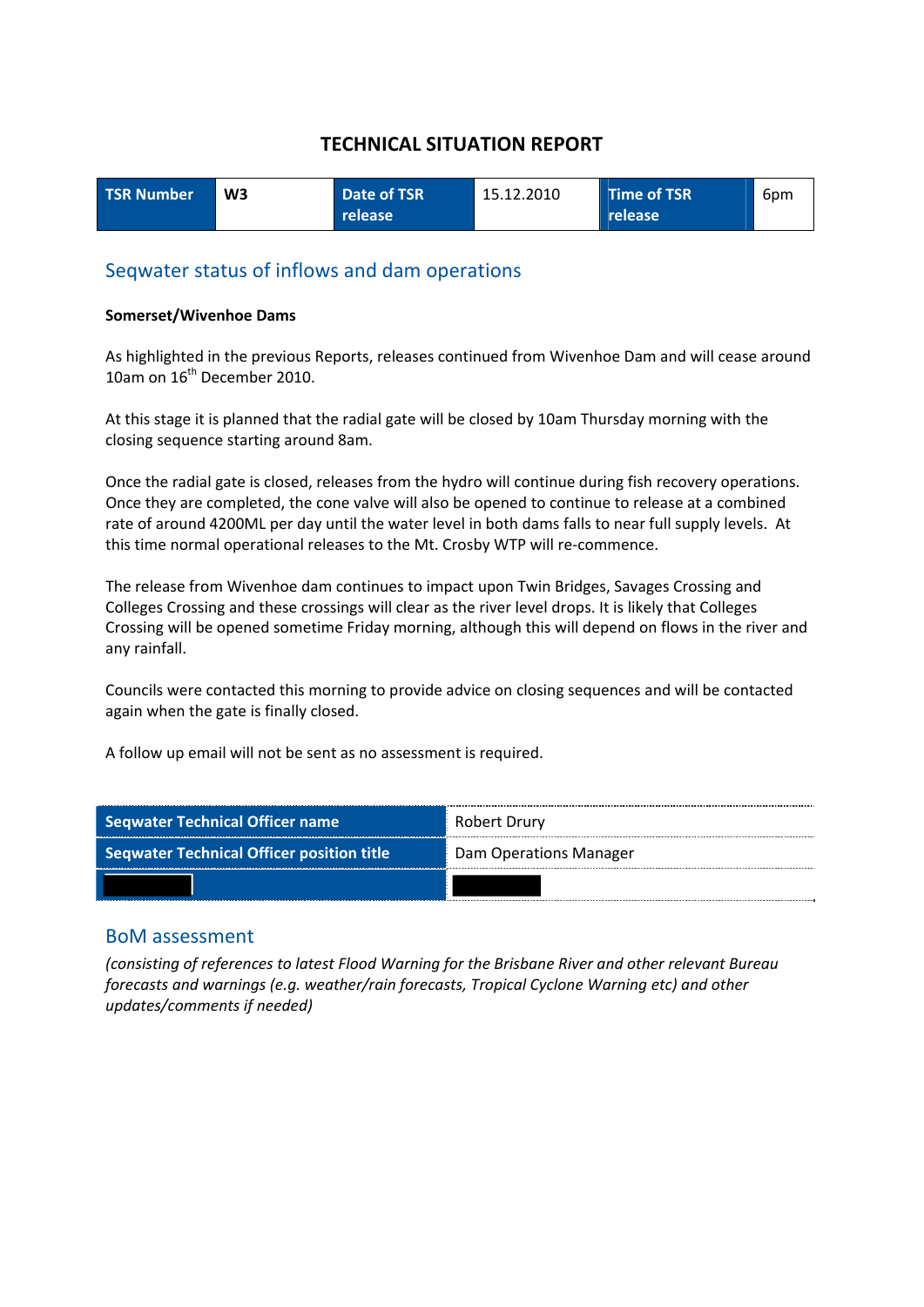BoM was advised of planned releases via their flood information email. No formal advice is required of them as the release is a minor drawdown however there is ongoing advice provided by them on predicted rainfall and flows. They were also provided advice of the releases that are occurring and closing.

Action taken was to mobilise the flood centre and advise Councils as requested regarding releases and keep BoM up to date.

| <b>BoM Technical Officer name</b>            |           |
|----------------------------------------------|-----------|
| <b>BoM Technical Officer position title</b>  |           |
| <b>BoM Technical Officer contact details</b> | flood.ald |

## Brisbane City Council (BCC) assessment

*(to include predicted local inundation areas and depths of inundation based on the information)*

BCC will advise internally for information purposes mainly re bridge closures in other council areas that may affect Brisbane residents.

Action taken was to mobilise the flood centre and advise Councils as requested regarding releases and keep BoM up to date.

| <b>BCC Technical Officer name</b>            | Chris Lavin                        |
|----------------------------------------------|------------------------------------|
| <b>BCC Technical Officer position title</b>  | <b>Disaster Operations Manager</b> |
| <b>BCC Technical Officer contact details</b> |                                    |

## Ipswich City Council (ICC) assessment (if required)

*(to include predicted local inundation areas and depths of inundation based on the information)*

Ipswich will coordinate closure of Colleges Crossing as necessary and any other actions.

Action taken was to mobilise the flood centre and advise Councils as requested regarding releases and keep BoM up to date.

| <b>ICC Technical Officer name</b>            | Tony Trace                          |
|----------------------------------------------|-------------------------------------|
| <b>ICC Technical Officer position title</b>  | Local Disaster Response Coordinator |
| <b>ICC Technical Officer contact details</b> |                                     |

## Somerset Regional Council (SRC) assessment (if required)

*(to include predicted local inundation areas and depths of inundation based on the information)*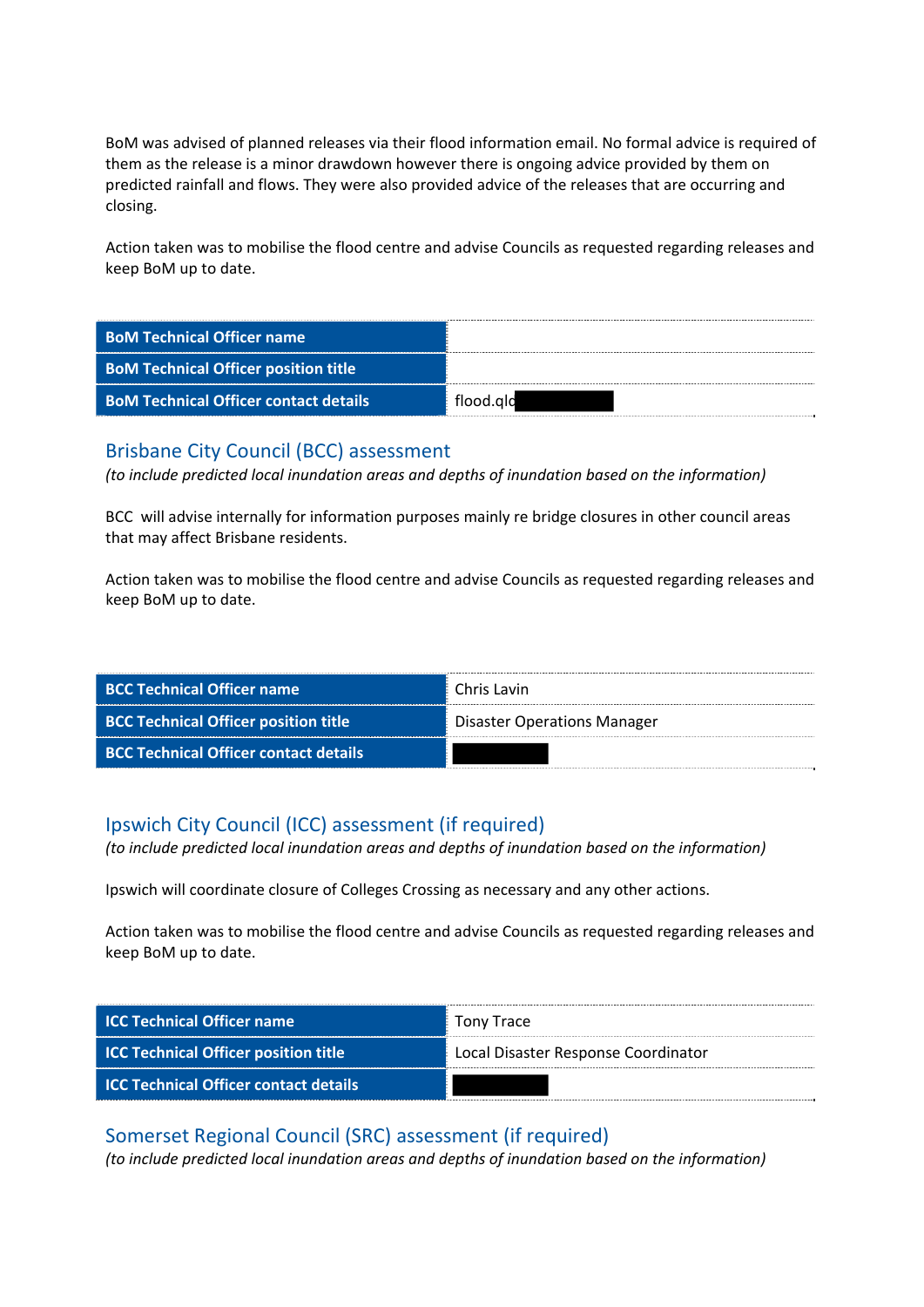Somerset Council will coordinate closure of Twin Bridges and Savages Crossing as necessary and any other actions.

Action taken was to mobilise the flood centre and advise Councils as requested regarding releases and keep BoM up to date.

| <b>SRC Technical Officer name</b>            | Tony Jacobs                         |
|----------------------------------------------|-------------------------------------|
| <b>SRC Technical Officer position title</b>  | Local Disaster Response Coordinator |
| <b>SRC Technical Officer contact details</b> |                                     |

| <b>Contact Officer signature</b>      |                               |
|---------------------------------------|-------------------------------|
| <b>Contact Officer name</b>           | Rob Drury                     |
| <b>Contact Officer position title</b> | <b>Dam Operations Manager</b> |

| Next TSR due | <b>Date</b> | 16.12.2010 | <b>Time</b> | or Event | Closing of |
|--------------|-------------|------------|-------------|----------|------------|
|              |             |            |             |          | event      |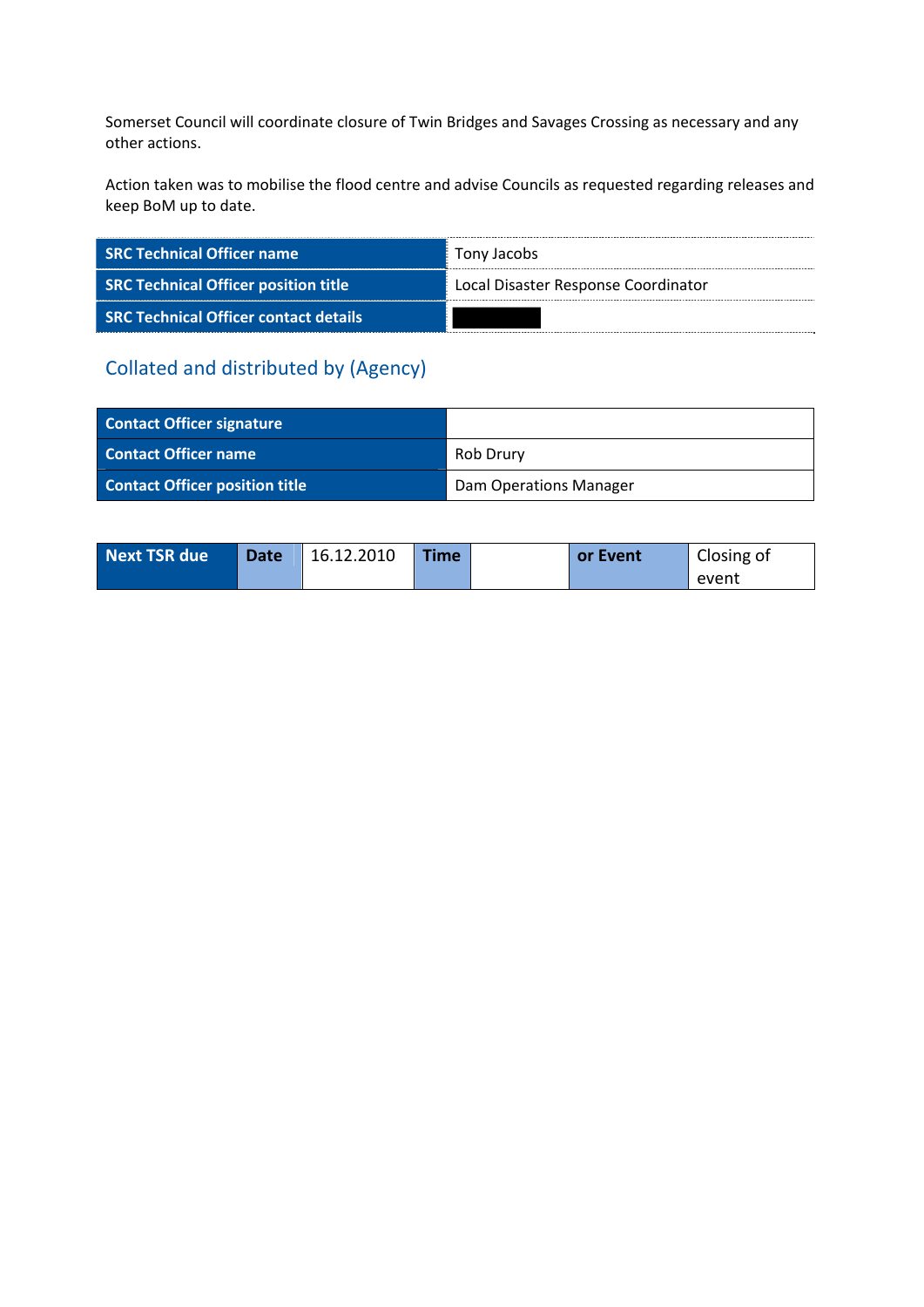| <b>TSR Number</b> | W <sub>2</sub> | Date of TSR | 13.12.2010 | Time of TSR | 1pm |
|-------------------|----------------|-------------|------------|-------------|-----|
|                   |                | release     |            | release     |     |

#### Seqwater status of inflows and dam operations

#### **Somerset/Wivenhoe Dams**

As highlighted in the previous Report, releases commenced from Wivenhoe Dam today.

Wivenhoe Dam Lake Level was 67.30 m AHD and rising slowly at 0630 Monday 13/12/2010. Two regulators are open at Somerset Dam releasing about 138m3/s into Wivenhoe.

One gate is being opened at Wivenhoe Dam commencing at 1.00pm and being fully opened by 3:30pm and releasing approximately 290m3/s, adding to the small ongoing release from the hydro plant gives a total of 300m3/s.

At this stage, it is expected that this gate setting will be maintained until at least Thursday afternoon 16/12/2010.

It should be noted that a release of 300m3/s will impact upon Twin Bridges, Savages Crossing and Colleges Crossing.

Councils were contacted this morning to provide a heads up and contacted again when the gate was opened.

A follow up email has been sent however their phone advice is considered sufficient considering the minor actions required of councils. They were advised they can offer their own assessments if they wish and can ring the Flood Centre for further information.

| <b>Seqwater Technical Officer name</b>    | Robert Drury           |
|-------------------------------------------|------------------------|
| Seqwater Technical Officer position title | Dam Operations Manager |
|                                           |                        |

#### BoM assessment

*(consisting of references to latest Flood Warning for the Brisbane River and other relevant Bureau forecasts and warnings (e.g. weather/rain forecasts, Tropical Cyclone Warning etc) and other updates/comments if needed)*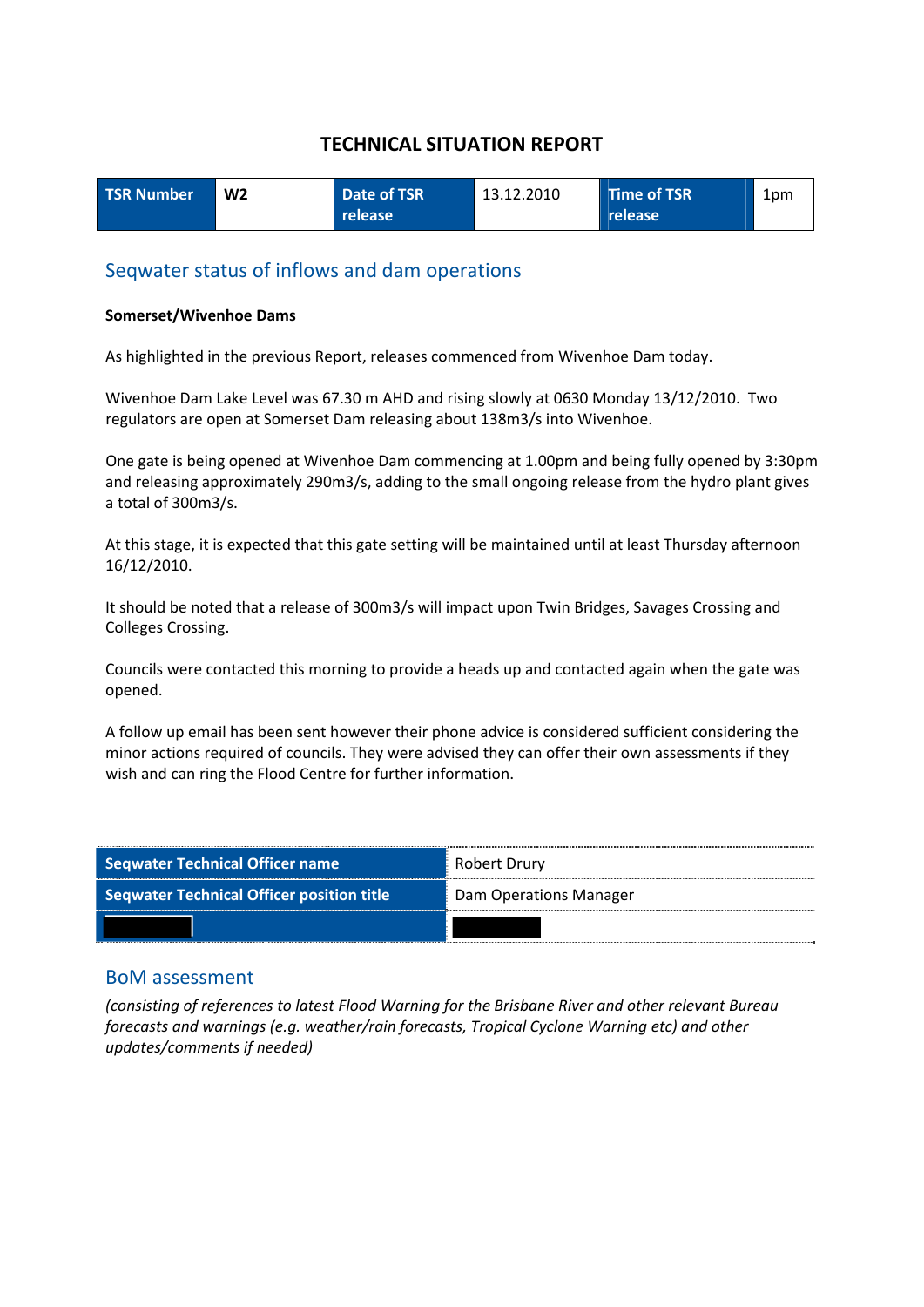BoM was advised of planned releases via their flood information email. No formal advice is required of them as the release is a minor drawdown however there is ongoing advice provided by them on predicted rainfall and flows. They were also provided advice of the releases that are occurring.

Action taken was to mobilise the flood centre and advise Councils as requested regarding releases and keep BoM up to date.

| <b>BoM Technical Officer name</b>            |           |
|----------------------------------------------|-----------|
| <b>BoM Technical Officer position title</b>  |           |
| <b>BoM Technical Officer contact details</b> | flood.ald |

#### Brisbane City Council (BCC) assessment

*(to include predicted local inundation areas and depths of inundation based on the information)*

BCC will advise internally for information purposes mainly re bridge closures in other council areas that may affect Brisbane residents.

Action taken was to mobilise the flood centre and advise Councils as requested regarding releases and keep BoM up to date.

| <b>BCC Technical Officer name</b>            | Chris Lavin                 |
|----------------------------------------------|-----------------------------|
| <b>BCC Technical Officer position title</b>  | Disaster Operations Manager |
| <b>BCC Technical Officer contact details</b> |                             |

# Ipswich City Council (ICC) assessment (if required)

*(to include predicted local inundation areas and depths of inundation based on the information)*

Ipswich will coordinate closure of Colleges Crossing as necessary and any other actions.

Action taken was to mobilise the flood centre and advise Councils as requested regarding releases and keep BoM up to date.

| <b>ICC Technical Officer name</b>            | Tony Trace                          |
|----------------------------------------------|-------------------------------------|
| <b>ICC Technical Officer position title</b>  | Local Disaster Response Coordinator |
| <b>ICC Technical Officer contact details</b> |                                     |

Somerset Regional Council (SRC) assessment (if required) *(to include predicted local inundation areas and depths of inundation based on the information)*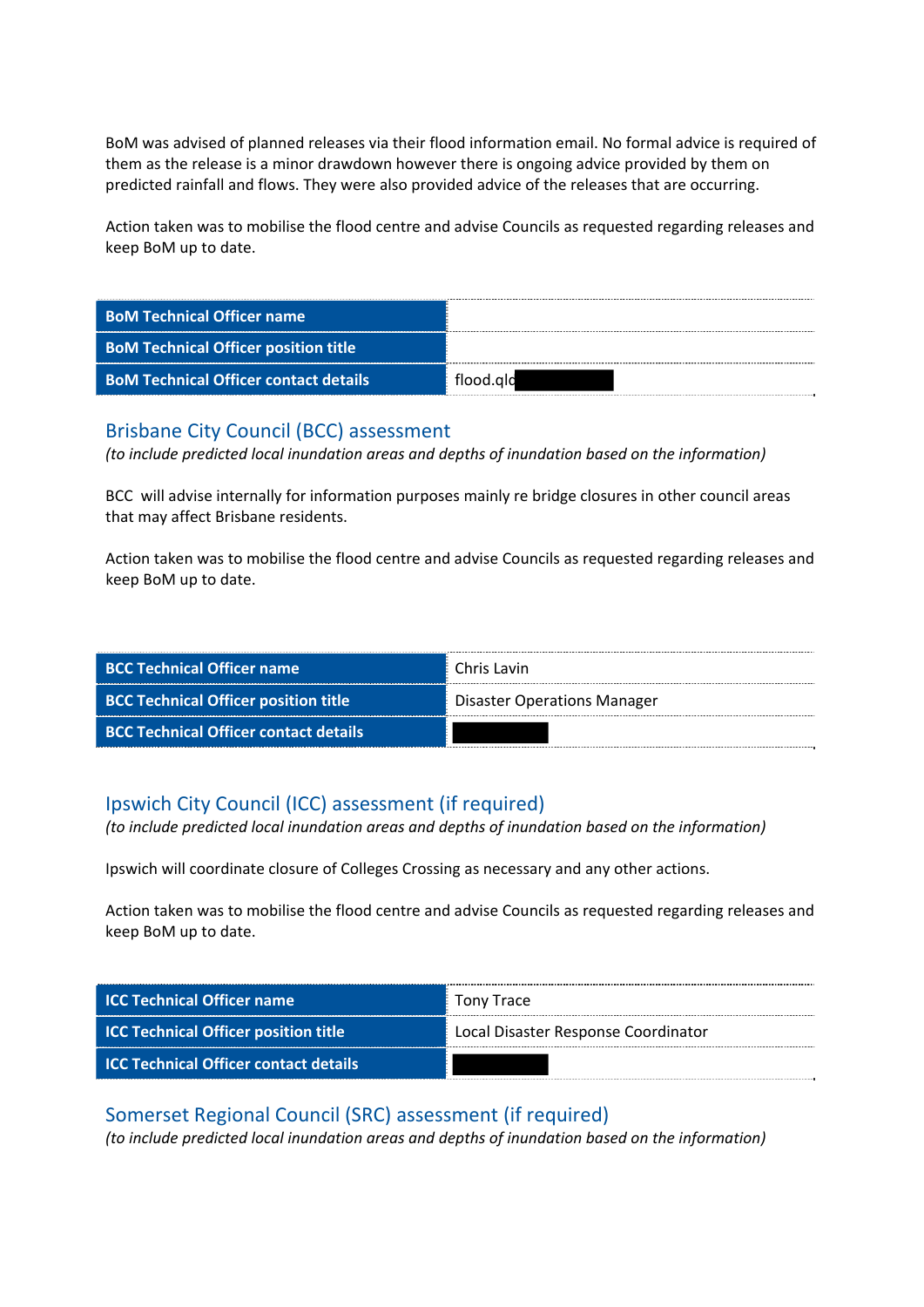Somerset Council will coordinate closure of Twin Bridges and Savages Crossing as necessary and any other actions.

Action taken was to mobilise the flood centre and advise Councils as requested regarding releases and keep BoM up to date.

| <b>SRC Technical Officer name</b>            | Tony Jacobs                         |
|----------------------------------------------|-------------------------------------|
| <b>SRC Technical Officer position title</b>  | Local Disaster Response Coordinator |
| <b>SRC Technical Officer contact details</b> |                                     |

| <b>Contact Officer signature</b>      |                               |
|---------------------------------------|-------------------------------|
| <b>Contact Officer name</b>           | Rob Drury                     |
| <b>Contact Officer position title</b> | <b>Dam Operations Manager</b> |

| <b>Next TSR due</b> | <b>Date</b> | Time | or Event | Update on |
|---------------------|-------------|------|----------|-----------|
|                     |             |      |          | closure   |
|                     |             |      |          | strategy  |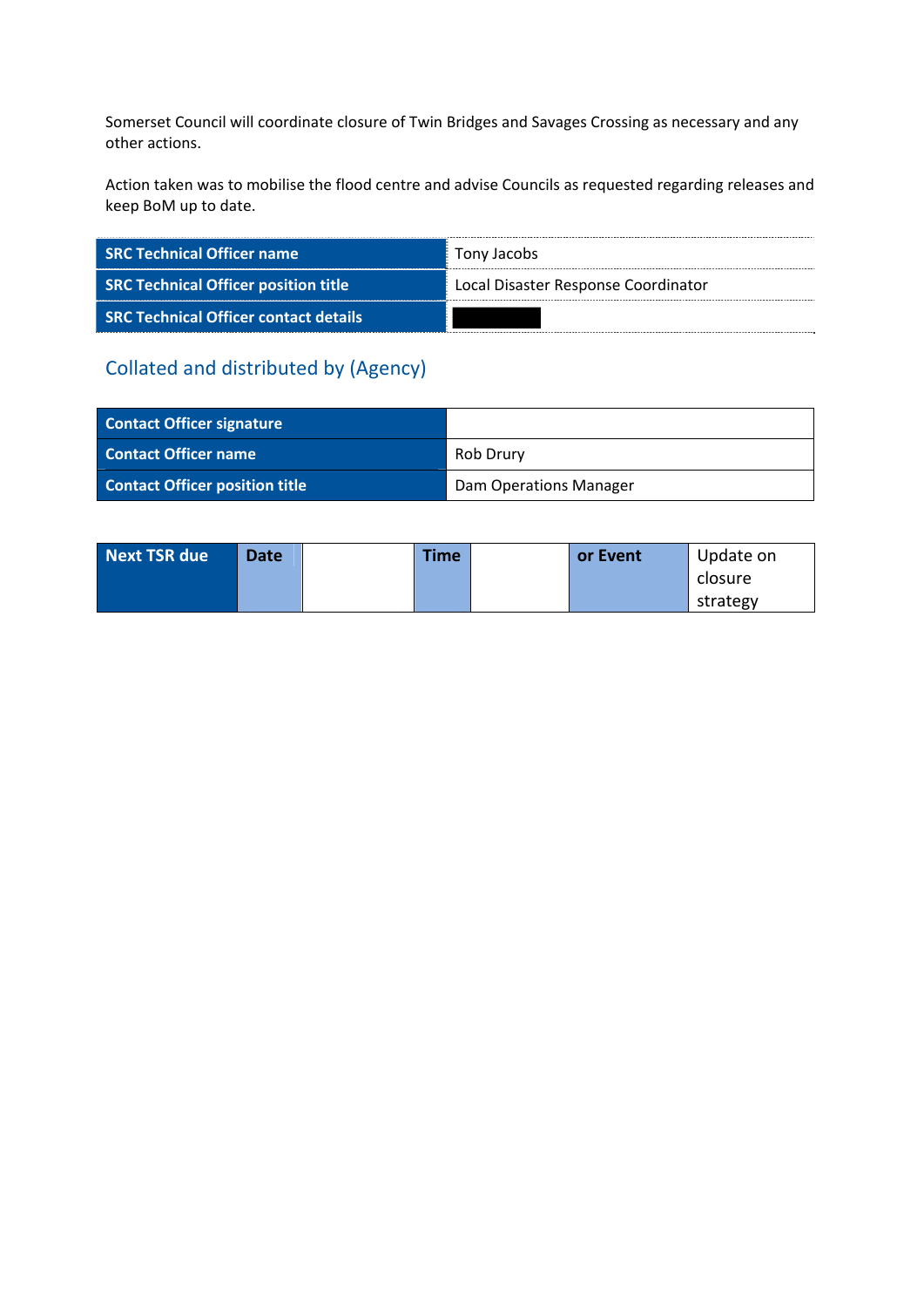| <b>TSR Number</b> | W1 | Date of TSR | 12.12.2010 | Time of TSR | 2pm |
|-------------------|----|-------------|------------|-------------|-----|
|                   |    | release l   |            | release     |     |

#### Seqwater status of inflows and dam operations

#### **Somerset/Wivenhoe Dams**

Operational releases have been made from Wivenhoe and Somerset Dams over the last week discharging water that has come into the dams, however this is not sufficient to handle the current inflows. Rainfall in the last 24 hours will result in significant inflows to Somerset and Wivenhoe Dams which will require gate operations in the next few days.

At Somerset, two regulators have been opened around midday Sunday and remain open until at least Thursday. This will release approximately 45,000ML into Wivenhoe Dam. Water level in Somerset Dam is expected to peak around 99.7m AHD during Monday.

There is a peak flow of about 150m3/s expected in the mid Brisbane during Monday, mostly resulting from Lockyer Ck. This will be similar to, if not slightly higher than, the peak of 130 m3/s which occurred on Monday 6/12/2010.

Some 30,000 ML is expected to flow into Wivenhoe Dam from the upper Brisbane R during the next week. Coupled with the Somerset release, this will result in a rise at Wivenhoe during the next 24 to 48 hours with a peak water level around 67.6 m AHD. Releases from Wivenhoe will not be made until the runoff from the Lockyer and local areas has passed Savages Crossing so as not to exacerbate local flooding.

Releases from Wivenhoe are expected to commence on Monday afternoon depending on flows downstream and further possible rainfall, ramping up from the current release of 50m3/s to 300m3/s. The regulator will be closed and Gate 3 will be progressively opened to 3.0m. It is expected to remain at this level until Thursday when it will be reduced back to 50m3/s, at which stage the water level in the dam is expected to be below 67.25m AHD. Low level releases of 50m3/s through the hydro and regulator will then continue

It should be noted that a release of 300m3/s will impact upon Twin Bridges, Savages Crossing and Colleges Crossing. The release strategy is to discharge the stored floodwaters as quickly as possible to return the flood buffer in the dams in case there is further rainfall but in a manner that attempts to minimize disruption downstream.

The Dam Regulator has been advised of the planned actions to confirm the suitability of the planned release strategy.

Councils were contacted by phone and a follow up email sent however their phone advice is considered sufficient considering the minor actions required of councils. They can offer further comments if they desire at any stage.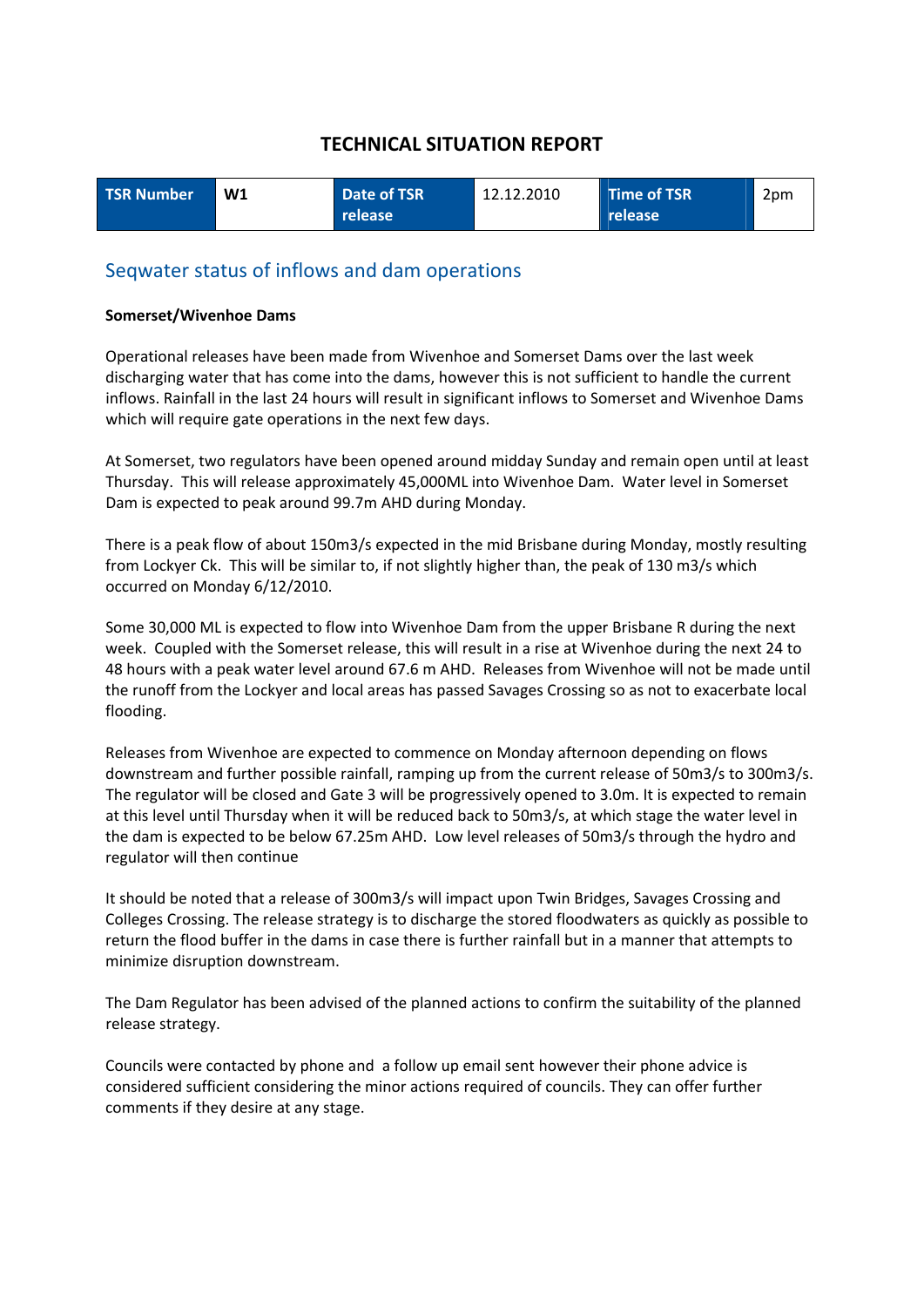The planned release strategy has been provided around 10am on 12.12.2010 by phone to Bribsane City Council – Chris Lavin Ipswich City Council – Tony Trace Somerset Regional Council – Tony Jacobs

Although informal operational advice to Councils occurs at other times.

Issues raised by Councils were only a request to be advised when releases began to enable bridge closures. Somerset requested Burton's Bridge to remain open if possible or notice provided if we intend to release sufficient water to close it on purpose.

Actions taken will be to mobilise the flood centre on Monday and advise Councils as requested regarding releases.

| <b>Seqwater Technical Officer name</b>           | <sup>®</sup> Robert Drury |  |
|--------------------------------------------------|---------------------------|--|
| <b>Seqwater Technical Officer position title</b> | Dam Operations Manager    |  |
|                                                  |                           |  |

#### BoM assessment

*(consisting of references to latest Flood Warning for the Brisbane River and other relevant Bureau forecasts and warnings (e.g. weather/rain forecasts, Tropical Cyclone Warning etc) and other updates/comments if needed)*

BoM was advised of planned releases via their flood information email. No formal advice is required of them as the release is a minor drawdown however there is ongoing advice provided by them on predicted rainfall and flows.

Actions taken will be to mobilise the flood centre on Monday and advise Councils as requested regarding releases and keep BoM up to date.

| <b>BoM Technical Officer name</b>            |            |
|----------------------------------------------|------------|
| <b>BoM Technical Officer position title</b>  |            |
| <b>BoM Technical Officer contact details</b> | flood.gld@ |

#### Brisbane City Council (BCC) assessment

*(to include predicted local inundation areas and depths of inundation based on the information)*

BCC will advise internally for information purposes mainly re bridge closures in other council areas that may affect Brisbane residents.

Actions taken will be to mobilise the flood centre on Monday and advise Councils as requested regarding releases.